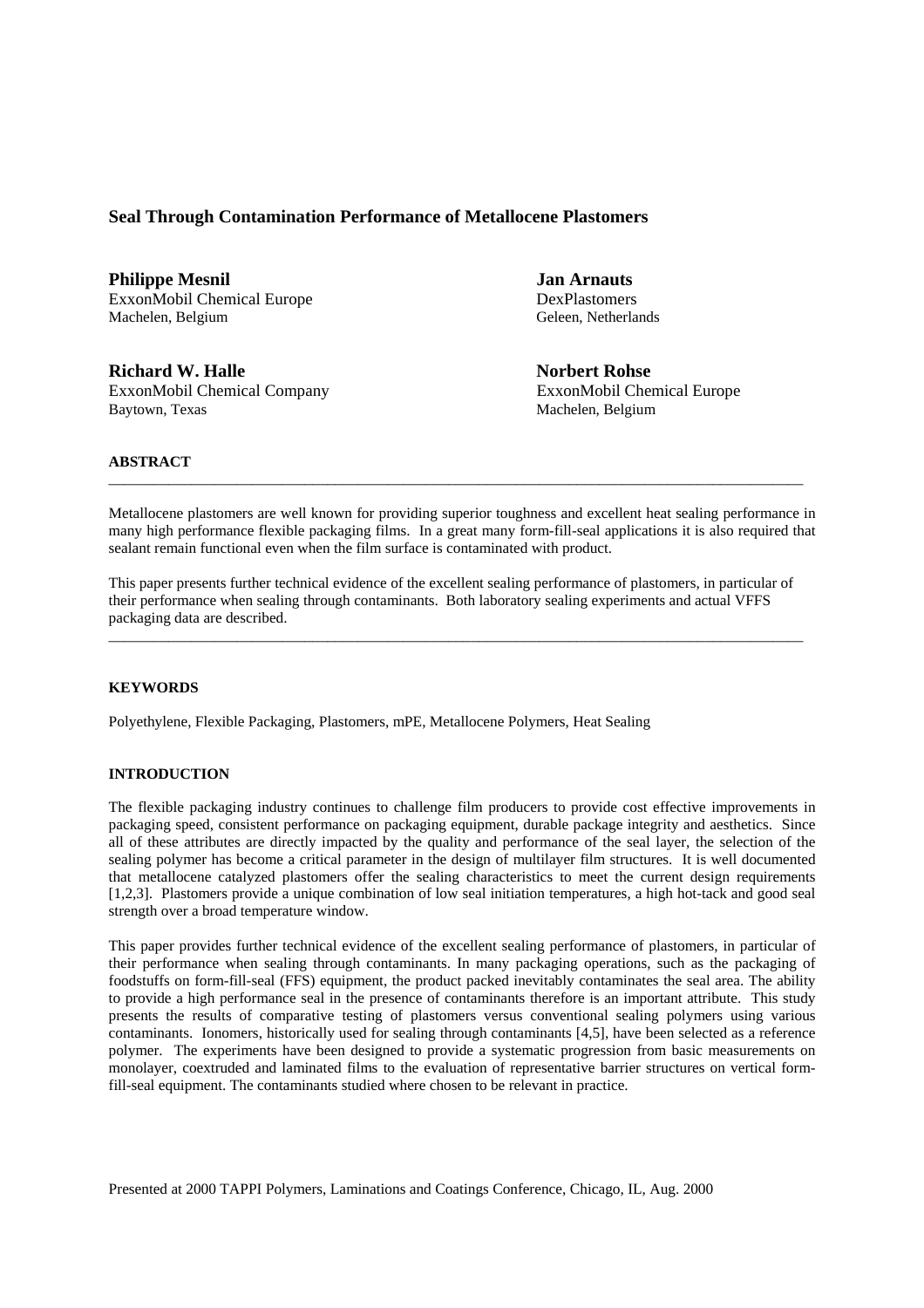### **EXPERIMENTAL**

### **Film Structures:**

The structures used for this program are described in table 1. The various sealing polymers included in this study are shown in table 2.

| $N^{\circ}$  | <b>Structure Type</b> | <b>Film Composition</b>            | <b>Thickness</b>   | <b>Process</b> |
|--------------|-----------------------|------------------------------------|--------------------|----------------|
| -1           | <b>Barrier Film</b>   | PA/ctr1/EXACT 0201HS               | $15/10/25 \ \mu m$ | P <sub>1</sub> |
| $\mathbf{2}$ | <b>Barrier Film</b>   | PA / ctr1 / Stamylex 09-016F       | $15/10/25 \ \mu m$ | P <sub>1</sub> |
| 5            | <b>Barrier Film</b>   | PA / ctr1 / ESCORENE FL00209       | $15/10/25 \ \mu m$ | P <sub>1</sub> |
| 6            | <b>Barrier Film</b>   | PA / ctr2 / Surlyn 1601            | $15/10/25 \ \mu m$ | P <sub>1</sub> |
| 11           | Laminated Film        | PET / adh / EXACT 0202             | $12 / - 50 \mu m$  | P2/P3          |
| 13           | Laminated Film        | PET / adh / Surlyn 1650 E          | $12 / - 50 \mu m$  | P2/P3          |
| 15           | Coex Film             | LDPE / MAA / Surlyn 1601           | $12/8/8 \mu m$     |                |
| 16           | Coex Film             | LDPE / LDPE / 80 % Exact 0201-LDPE | $20/20/10 \mu m$   | <b>P4</b>      |
| 17           | Mono Film             | Iotek $3110$                       | $50 \mu m$         | <b>P5</b>      |
| 18           | Mono Film             | Iotek $4200$                       | $50 \mu m$         | <b>P5</b>      |
| 19           | Mono Film             | EXACT 0201HS                       | $50 \mu m$         | P <sub>6</sub> |

### **Table 1: Film Structures**

# **Table 2: Compared Polymers**

| <b>Polymer</b>                               | <b>Polymer Name</b><br>MI |       | <b>Density</b> | <b>Polymer type</b>      | <b>Supplier</b>       |  |
|----------------------------------------------|---------------------------|-------|----------------|--------------------------|-----------------------|--|
| m-Plastomer 1                                | <b>EXACT 0201HS</b>       |       | 0.902          | Plastomer - C8 copolymer | <b>DEX Plastomers</b> |  |
| <b>EXACT 0202</b><br>m-Plastomer 2           |                           | 2.0   | 0.902          | Plastomer - C8 copolymer | <b>DEX Plastomers</b> |  |
| EVA                                          | <b>ESCORENE FL00209</b>   | 2.10  | 0.929          | EVA-9.4% VA copolymer    | ExxonMobil Chemical   |  |
| <b>IOTEK 3110</b><br><b>Ionomer 3</b>        |                           | 1.3   | 0.939          | Sodium Ionomer           | ExxonMobil Chemical   |  |
| <b>IOTEK 4200</b><br><b>Ionomer 4</b><br>3.0 |                           | 0.946 | Zinc Ionomer   | ExxonMobil Chemical      |                       |  |
| <b>Ionomer 1</b>                             | <b>SURLYN 1601</b>        | 1.3   | 0.940          | Sodium Ionomer           | DuPont                |  |
| <b>Ionomer 2</b>                             | <b>SURLYN 1650E</b>       | 1.5   |                | Zinc Ionomer             | DuPont                |  |
| <b>VLDPE</b>                                 | STAMYLEX 09-016F          | 1.13  | 0.914          | $vLLDPE - C8 copolymer$  | <b>DEX Plastomers</b> |  |

To simplify the discussion of the results, the four following generic names are employed in this paper: Plastomers, VLDPE, EVA and Na/Zn Ionomers. The other materials used in the film constructions are shown in table 3.

## **Table 3: Other materials used**

| <b>Reference</b> | <b>Product type</b> | <b>Product name</b> | <b>Supplier</b> |
|------------------|---------------------|---------------------|-----------------|
| $C$ tr $1$       | Tie resin           | Yparex 8104E        | <b>DSM</b>      |
| Ctr2             | Tie resin           | Admer NF528         | Mitsui          |
| LDPE             | Polyethylene        | <b>LD185BW</b>      | ExxonMobil      |
| Adh              | Adhesive            | Adcote 301A/350 A   | Morton          |
| PA               | Polyamide           | CoPA Ultramid C35   | <b>BASE</b>     |

### **Film Fabrication:**

*Films # 1 to 6 (Process P1):* Coextruded blown films of 50  $\mu$ m (#1-6) were produced on a 3 layer coex Barmag line. *Films #11 to 13 (Process P2 and P3):* Monolayer blown films of 50  $\mu$ m (#8-12) were produced on a Kiefel Compex SA 70 pilot line. The three films were laminated to a 12  $\mu$ m PET film using a lab scale laminator. *Film #16 (Process P4):* A 3 layer coextruded blown film of 50 $\mu$ m (#16) was produced on an Alpine line. *Film #17 to 18 (Process P5):* The monolayer blown films of  $50\mu$ m (#17-18) were produced on a Dolci line. *Film #19 (Process P6):* The monolayer blown film of 50µm (#19) was produced on an Alpine line. *Film #15:* The coextruded Surlyn based film was produced on a commercial extrusion line.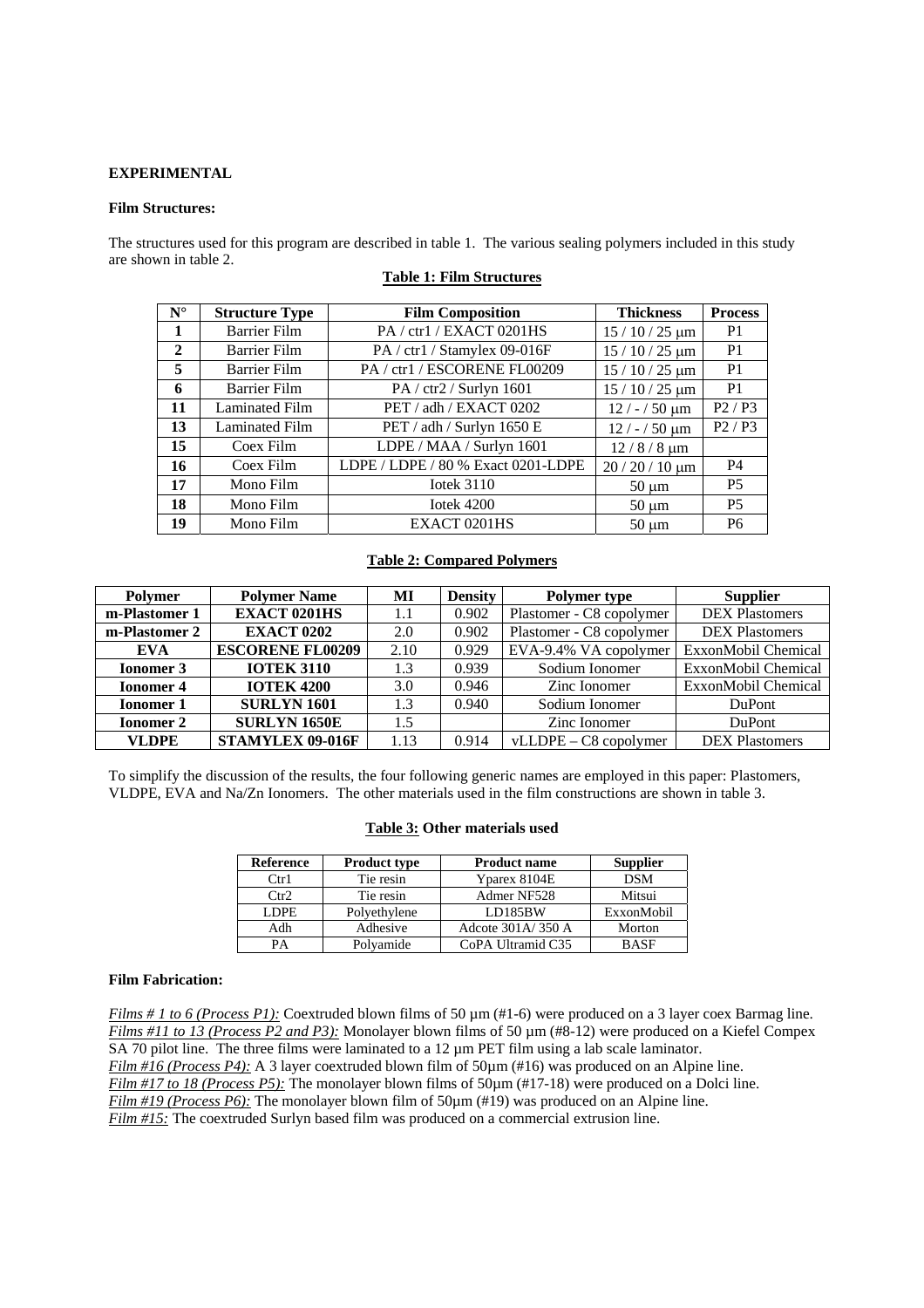Appropriate additives were added to all of the structures to avoid any blocking problems when performing the VFFS evaluation. Except the structure #15, all the films were produced at ExxonMobil or DSM facilities, using commercial scale production equipment.

### **Film Testing:**

*Seal strength (Method 1)*: The sealing samples were 24 mm wide specimens cut from the original films. A Brugger HSG/ETK apparatus was used to make the seals using a 10 mm seal beam, a seal bar pressure of 3 bar and a dwell time of 1.0 sec. After 16 hours conditioning at 23 °C the seal strength was determined using a Zwick 1425 tensile tester. The clamp distance was 50 mm and the clamp speed was 200 mm/min.

*Seal strength (Method 2)*: The sealing samples were 15 mm wide specimens cut from original films. A J&B Hot Tack tester was used to make the seals, using a seal bar pressure of 0.5 MPa and a seal time of 0.5 sec. After 24 hours conditioning at 23°C, the seal strength was determined based on ASTM method D882 using a Zwick tensile meter. The test speed was 500 mm/min.

*Hot-Tack*: Hot-Tack was used to describe the strength of heat seals immediately after the sealing operation, in contrast to "seal strength " which applies to the strength of the seal after it had cooled. The hot tack samples were 30 mm wide specimens cut from original films. These samples were then back-taped (laminated) with PET to avoid (for thin films) rupture at the transition of the seal and elongation or sticking to the seal bars. A Hot Tack Tester 3000, from J&B, was employed to make the seal, using a seal bar pressure of 0.5 MPa, and a seal time of 0.5 sec. The hot tack was then determined, after a cooling time of 0.4 sec and at a peel speed of 200 mm/min.

*Contamination of the sealing area (laboratory)*: The contaminants (detailed description given in table 4) were conditioned at room temperature before they were applied to the seal area (room temperature). The liquid and pastelike contaminants were applied to the seal area by using a small paintbrush (care was taken to apply the contamination "homogeneously" to the seal area). Immediately after the contamination step the seal was formed. The cheese contamination was done by dipping the films into the "sticky" cheese strands. Because the coffee powder adhesion to the films was poor, a damp sponge was used to obtain a moist film. These films were dipped in the coffee powder and a contaminated seal area resulted. The meat juice has been used to simulate blood.

| #                           | <b>Products</b> | Origin                                         |
|-----------------------------|-----------------|------------------------------------------------|
|                             | Coffee powder   | Douwe Egberts ground coffee, Desert quality    |
| $\mathcal{D}_{\mathcal{L}}$ | Cheese          | Molenland grinded old cheese 48 <sup>+</sup>   |
| 3                           | Milk powder     | Complete coffee creamer, Friesland Dairy foods |
|                             | Olive Oil       | Carbonell olive oil, Aceites Carbonell         |
|                             | Mayonnaise      | Calvé mayonnaise, Van den Bergh Nederland      |
| 6                           | Ketchup         | Heinz tomato ketchup                           |
|                             | Meat juice      | juice squeezed out of a raw steak              |

## **Table 4: Specification of the contaminants used**

*Sealing Comparison Methods*: Because the comparison of the full seal curves is rather complex, only the following sealing parameters are reported. The Seal Initiation Temperature (SIT) is defined as the temperature at which a given seal strength (5N/24mm using method 1, 4N/15mm using method 2) is attained. In general, there was a 3°C difference between these results. The Plateau Seal Strength is the constant seal strength that was reached. Figure 1 shows a typical determination of the SIT and plateau seal strength for the seal test of film # 19. To simplify the comparison of the hot-tack data, the following definitions were used. The maximum Hot-tack force is the maximum value reached over the tested temperatures. The Hot-tack window at a certain hot-tack force corresponds to the width of the hot-tack curve.

*Microscopic analyses of contaminated seals*: To get an illustrative picture and to qualitatively determine why some seals perform better than others, a microscopic image was obtained by making a perpendicular cut of the contaminated seal area is made at low temperature (cooled with liquid nitrogen).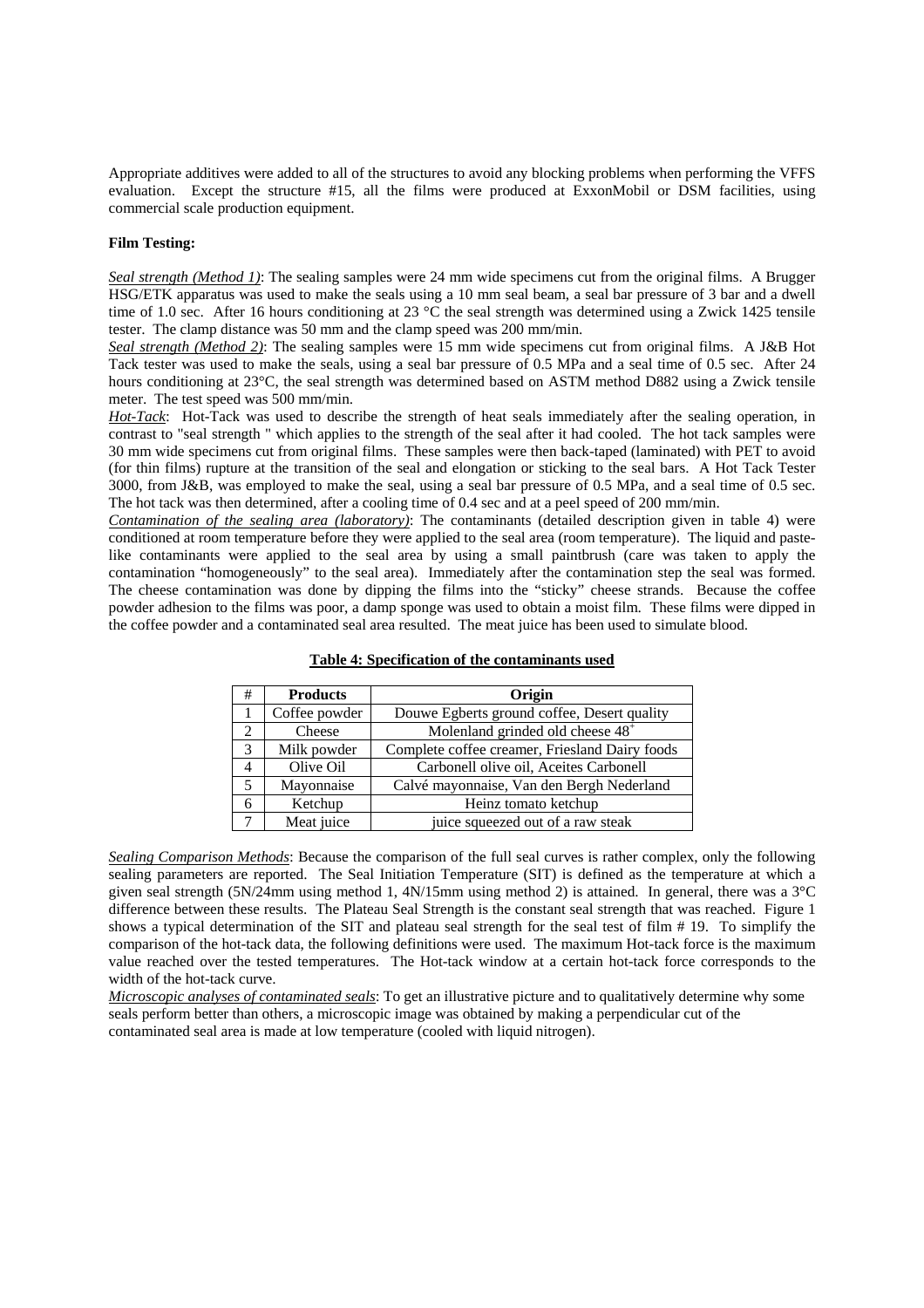

**Figure 1: Comparison of seal strength curves**

## **VFFS ROVEMA tests**



**Figure 2: Vertical Form Fill and Seal machine**

*Machine principle*: The term form/fill/seal means producing a bag or pouch from a flexible packaging material, inserting a measured amount of product and closing the bag top. The configuration of a Vertical Form, Fill and Seal machine is shown in Figure 2 and illustrated in Figure 3. Coming from the roll and passing through a series of rollers to a bag-forming collar, the film is wrapped around a metallic tube that gives it a cylindrical form. The two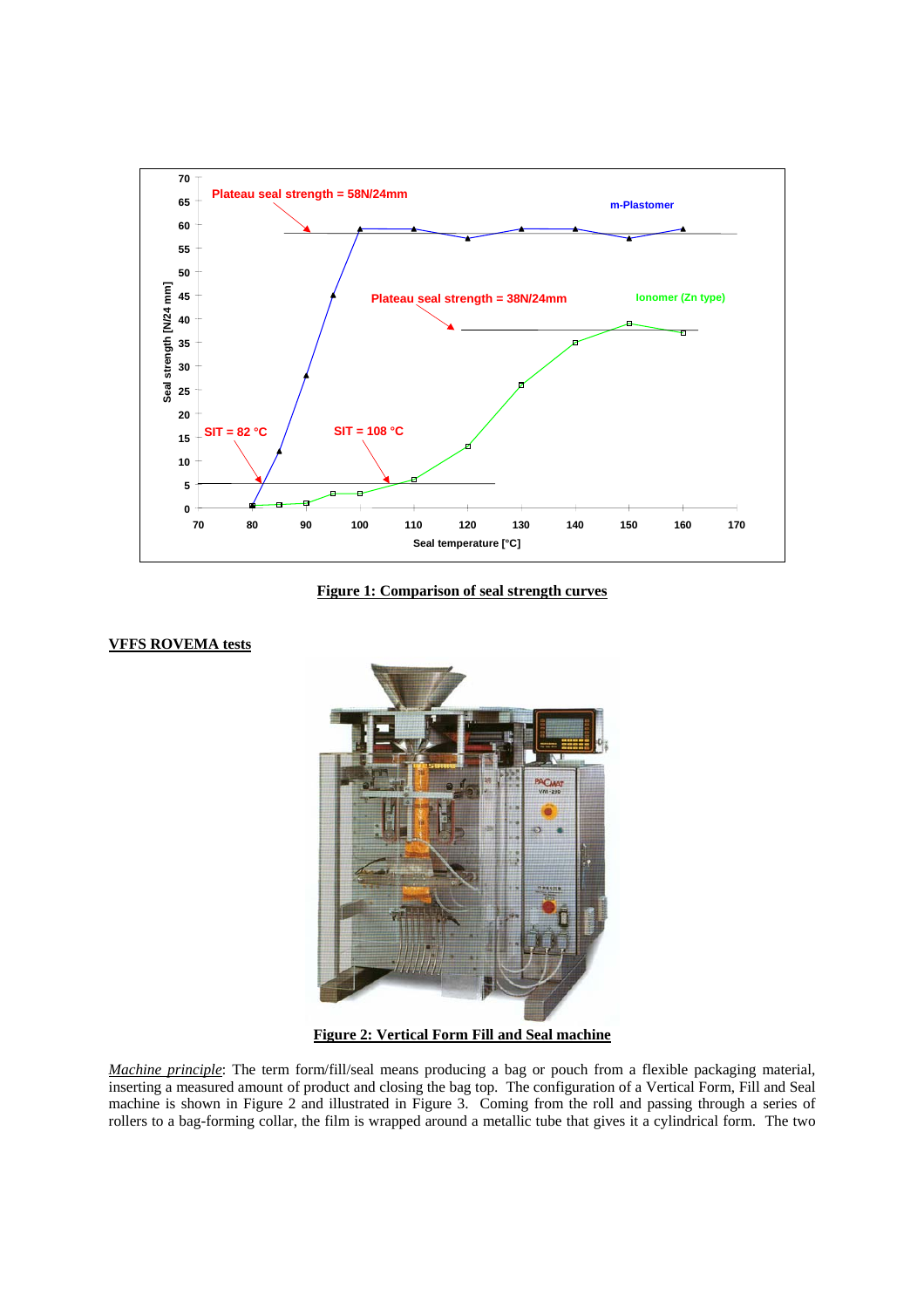edges of the film are sealed as they pass along the metal tube. A first transverse seal forms the bottom of the bag that is then able to filled through the hollow tube. The packaging film then advances a predetermined distance that equals the desired bag length. The cylindrical film gets another transverse seal to close the filled bag. As the product comes in direct contact with the bottom seal when it is still hot, the hot-tack capability of the film is extremely important. The hot-tack force of the seal determines the quality of the closed bag and the machine speed.

**Figure 3: VFFS machine principle**



**Table 5: VFFS machine main characteristics**

| Piece #                     | <b>DESCRIPTION</b>   |
|-----------------------------|----------------------|
|                             | Filling tube         |
| $\mathcal{D}_{\mathcal{L}}$ | Forming shoulder     |
|                             | Packaging structure  |
|                             | Vertical seal tool   |
| 5                           | Transfer belts       |
| 6&7                         | Horizontal seal tool |

*Machine Setting*: On a ROVEMA VFFS machine, empty bags were made with a length of 180 mm while the bag width, based on the chosen filling tube was 160 mm. The ranges of ROVEMA settings for these experiments were seal temperatures: 90-140°C (interval of 10°C), seal times: 150-500 msec (interval of 50 msec), seal pressure: 0.73 N/mm<sup>2</sup>. Since all the structures were quite flexible, the reel tension was kept low. The top and the bottom seal profile were horizontal serrated while the vertical seal had no profile. For the vertical seal, a conventional fin seal was used, as PA cannot be sealed to a PE. All seal tools were covered with a Teflon sheet to avoid sticking.

*Contamination of the sealing area (ROVEMA)*: For the contamination in the ROVEMA tests, the liquid contaminants indicated in Table 6 were used. As this system only allows for liquid contamination, no powder was used.

# **Table 6: Specification of the used contaminants**

|    | <b>Products</b> | Origin                | <b>Characteristic</b> |
|----|-----------------|-----------------------|-----------------------|
| #1 | Water           | Chaufontaine          | Neutral liquid        |
| #2 | Milk            | Stabilac – fatty      | Animal fat            |
| #3 | Tomato juice    | MinuteMaid – filtered | Polar liquid          |
| #4 | Olive Oil       | Carapelli – virgin    | Nonpolar liquid       |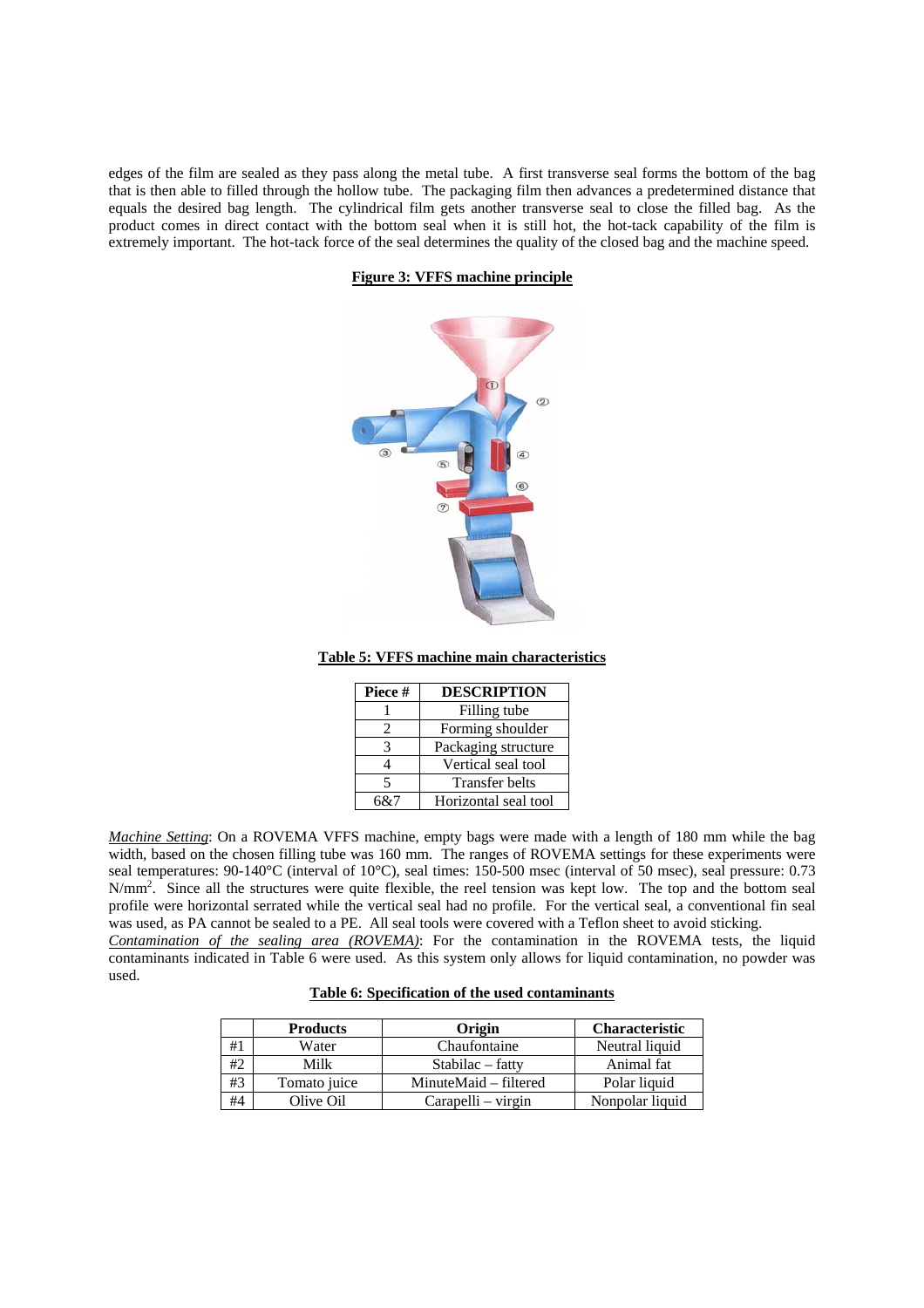To obtain uniform distribution of the contaminant on the sealing layer, a Norgren liquid spraying system was installed on the Rovema as follows: A tube (see Figure 4) was inserted into the filling pipe. The end of this tube reaches to the bottom end of the formed film tube and allows the contaminant to be sprayed onto the sealing area of the structure immediately before the bottom seal of the formed bag is made (see Figure 5 and 6).



*Rupture strength*: Empty bags made on the Rovema at particular set of sealing conditions and sampled at random were inflated with compressed air at a constant pressure increase of 5mbar/sec (Figures 7a & 7b). The pressure at which sealing and/or structure break occurred was noted. Four out of six measurements (minimum and maximum values were discarded) were averaged and reported as the *rupture strength* value.

To get an estimate of the structure performance, the minimum conditions (sealing temperature – sealing time) to reach rupture strength of 100mbar without contaminants, considered as acceptable for this type of barrier structure, was determined and an estimation of the packaging line speed is performed. This estimation is done considering that the entire cycle time on the Rovema is (750 msec + seal time).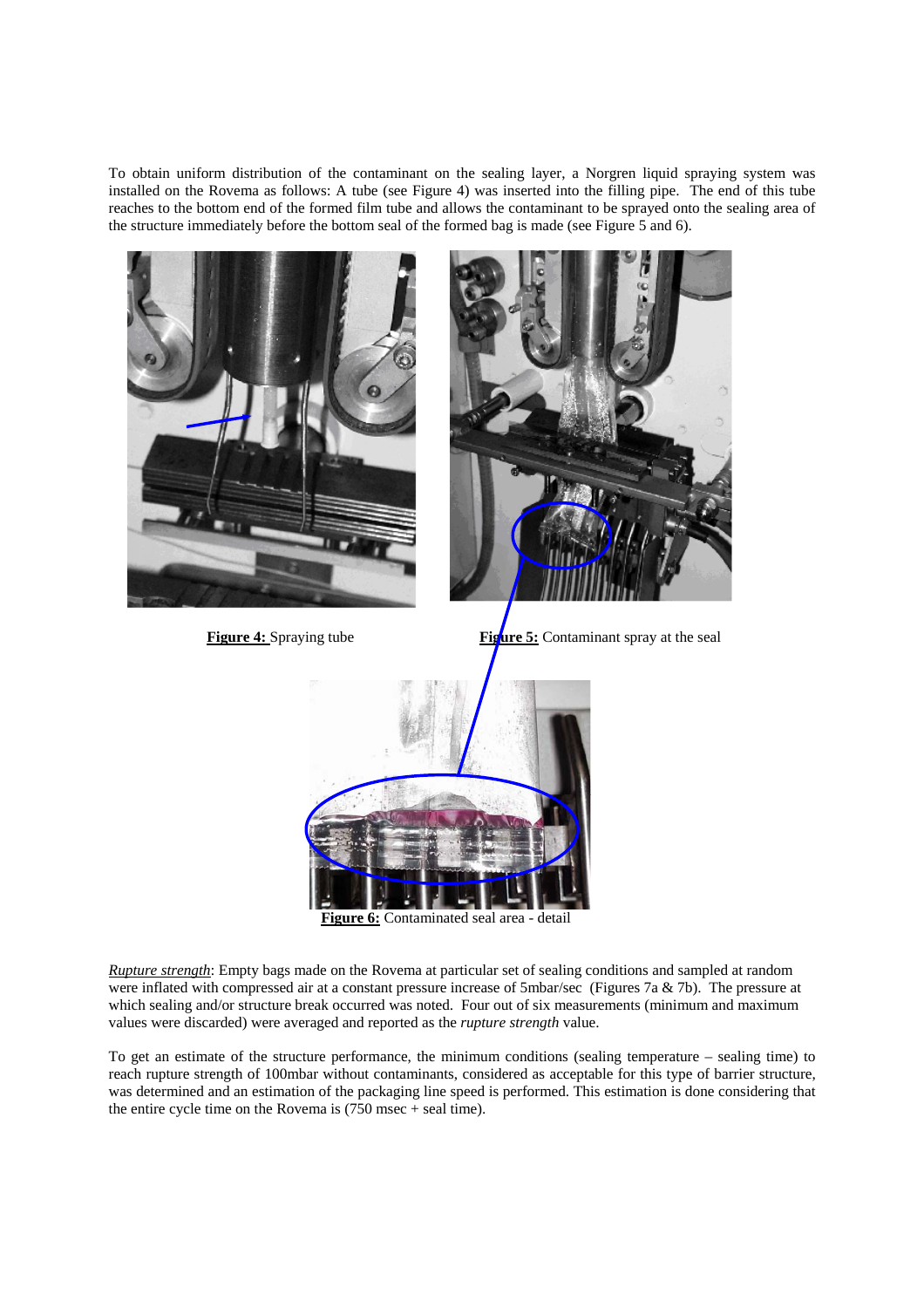### **Figures 7a & b: SKYE rupture strength tester**



From this experiment, it was determined that operating conditions of 120°C sealing temperature and 250msec sealing time resulted in a rupture strength measurement above 120mbar for all the structures. At these conditions, the contaminants were introduced and the influence on rupture strength was evaluated, by comparing the rupture strength of the bags made in the presence of contaminant to the rupture strength on "clean" bags.

*In-Line Hot-Tack:* In this study, in-line hot-tack was determined as the percentage of peeling (or deformation, see Figures 8a, b, c) of the bottom seal after filling the bags on the VFFS with 0.5kg of LDPE pellets and reopening of the sealing bars.



## **Figure 8a: In-line Hot-tack determination**

To simulate in-line hot-tack through contamination, a liquid has been added, using the liquid spraying system, while filling the bags with a load of 0.5 kg LDPE pellets. To get an idea of the impact on Hot-tack performance, the level of peeling of the seals after the filling step was observed and compared with the rupture strength of the clean structure tests. Again, to make the comparison simpler, we have determined the minimum conditions at which the bags do not show any hot tack deformation and estimated the difference in machine speed of the studied barrier structures.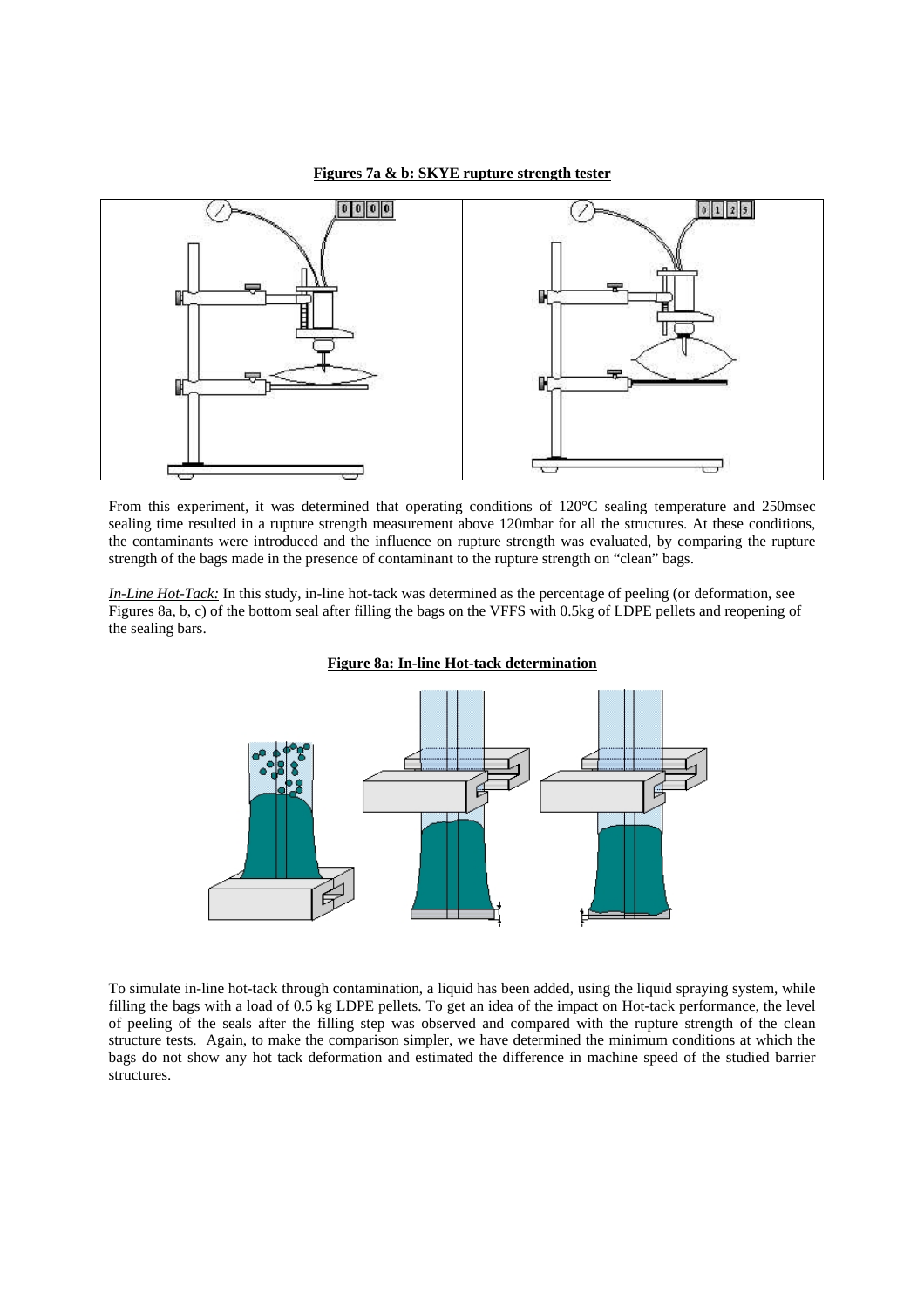

# **RESULTS AND DISCUSSION**

## **Laboratory Evaluation**

*Comparison of monolayer films- m-Plastomer 1 vs Ionomers (structures 17-19)*: The results from the seal strength measurements through contamination of monolayer film containing m-Plastomer 1 and Ionomer are presented in Figures 9 and 10. Plastomer 1 shows no change in SIT under meat juice or tomato ketchup, while the Zinc Ionomer shows a good behavior with tomato ketchup, but a strong deterioration in SIT under meat juice. Sodium Ionomer performed even worse with both contaminants. Regarding the plateau seal force change with contamination, Plastomer 1 shows a decrease of 15% and 30% with ketchup and meat juice, while both Ionomers show a significant reduction (of up to almost 90%) with both contaminants.



**Figure 9: SIT through contamination for monolayer film m-Plastomer 1 vs Ionomers**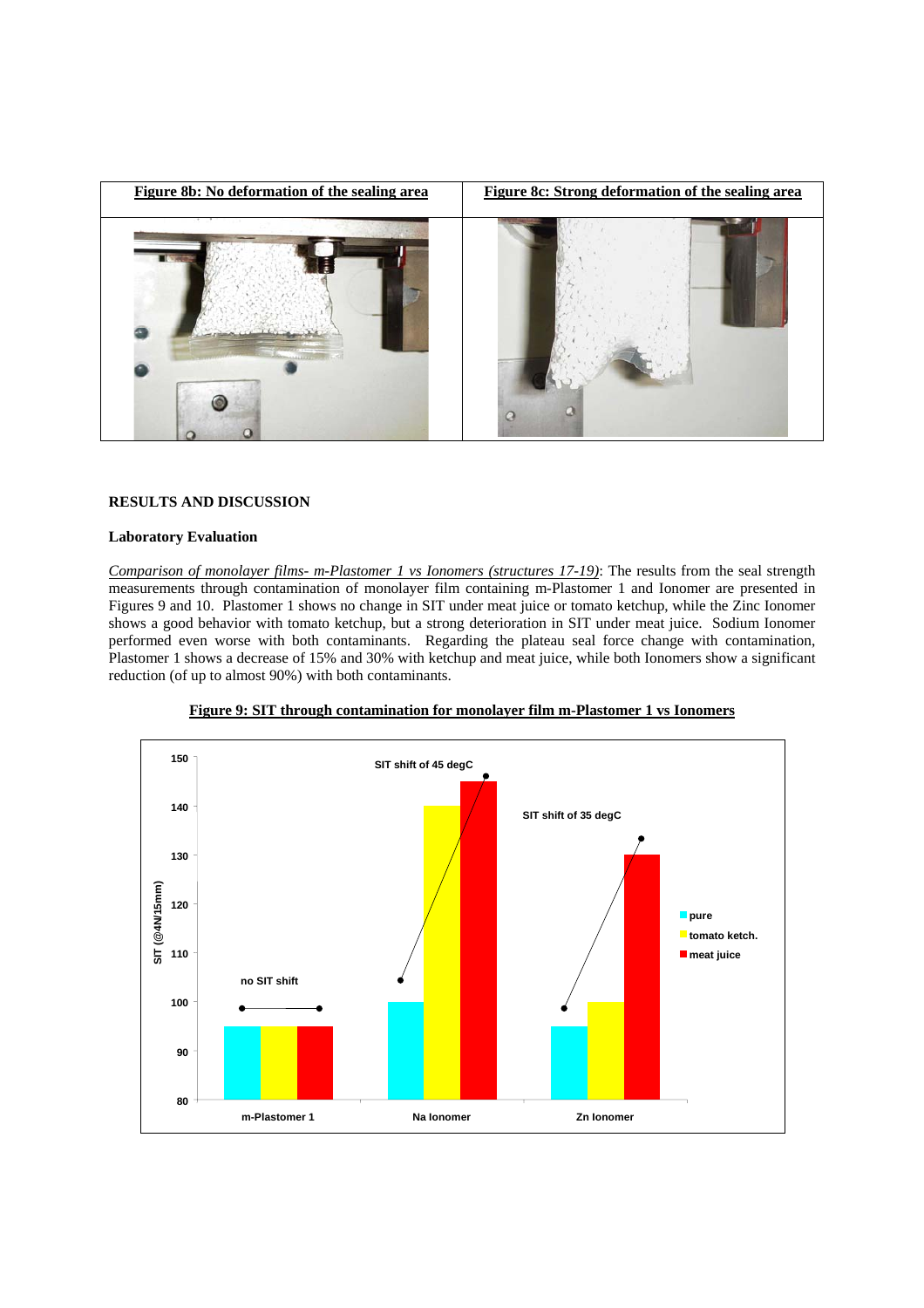

**Figure 10: Plateau seal strength through contamination – monolayer film m-Plastomer 1 vs Ionomer**

From these results we can conclude that while Zinc Ionomer performs better than Sodium Ionomer, it is clear that m-Plastomer 1 outperforms both types of Ionomer, for sealing through meat juice and tomato ketchup.

*Comparison of coex film m-Plastomer 1 vs Na Ionomer 1 (samples 15-16)*: The results from the seal strength measurements through contamination of coex films containing m-Plastomer 1 and Ionomer 1 are presented in Figures 11 and 12. While the m-Plastomer 1 shows essentially no SIT shift with contamination, the Na Ionomer 1 shows, as with the monolayer structure, a shift in SIT of about 40ºC with ketchup and meat juice. Olive oil has no influence on the SIT of any of these structures. We also get a confirmation of the monolayer film data; with a maximum decrease in m-Plastomer 1 plateau seal strength of about 30% with meat juice and ketchup, while the decrease in Ionomer 1 plateau seal force is about 60%. Additionally, the Ionomer shows a "peeling behavior" over the whole tested temperature range. Olive oil does not influence the plateau seal strength of m-Plastomer 1 or Ionomer, but causes a "peeling behavior" at temperatures below 120°C. Note that in this example, we can not directly compare the absolute plateau seal strength values of m-Plastomer 1 and Ionomer 1, as the structures are not equivalent (see Table 1). The shift in plateau seal strength is, however, indicative of performance in use and shows that the plastomer seals are much less affected by contaminants than the ionomer seals.

*Seal through contamination laboratory tests for the laminated structures (samples 11 and 13)*: In Figures 13a-b and 14a-b, the SIT and the plateau seal strength of the tested laminated films are summarized. In all cases, the SIT is the lowest for m-Plastomer 2 compared to Zn Ionomer 2. Starting from the pure non-contaminated seals with a difference of 25°C, this difference becomes larger on sealing through the contaminants. The maximum increase in SIT is about 10°C for m-Plastomer 2 while for the worst contaminants (meat juice and ketchup) an increase of 50°C in SIT is noticed for Zn Ionomer 2. Also the effect of coffee and cheese on the SIT is more pronounced for Zn Ionomer 2 than for the m-Plastomer 2. The plateau seal strength of the two sealant starts at a different level: the m-Plastomer 2 shows a substantially higher seal strength than the Zn Ionomer 2. The seal strength of the laminates is acceptable with most of the contaminants tested. Only the meat juice reduces the seal strength significantly. The Zn Ionomer 2 shows relatively good seal strength only for the olive oil and mayonnaise contaminants. All the other used foods reduce the seal strength of Zn Ionomer 2 significantly. Summarizing the results one can say that the mplastomers will seal well through contamination except for the meat juice while the Zn Ionomer results in poor seal for a large number of tested contaminants which were significant different in nature (meat juice, ketchup, cheese, milk-powder and coffee).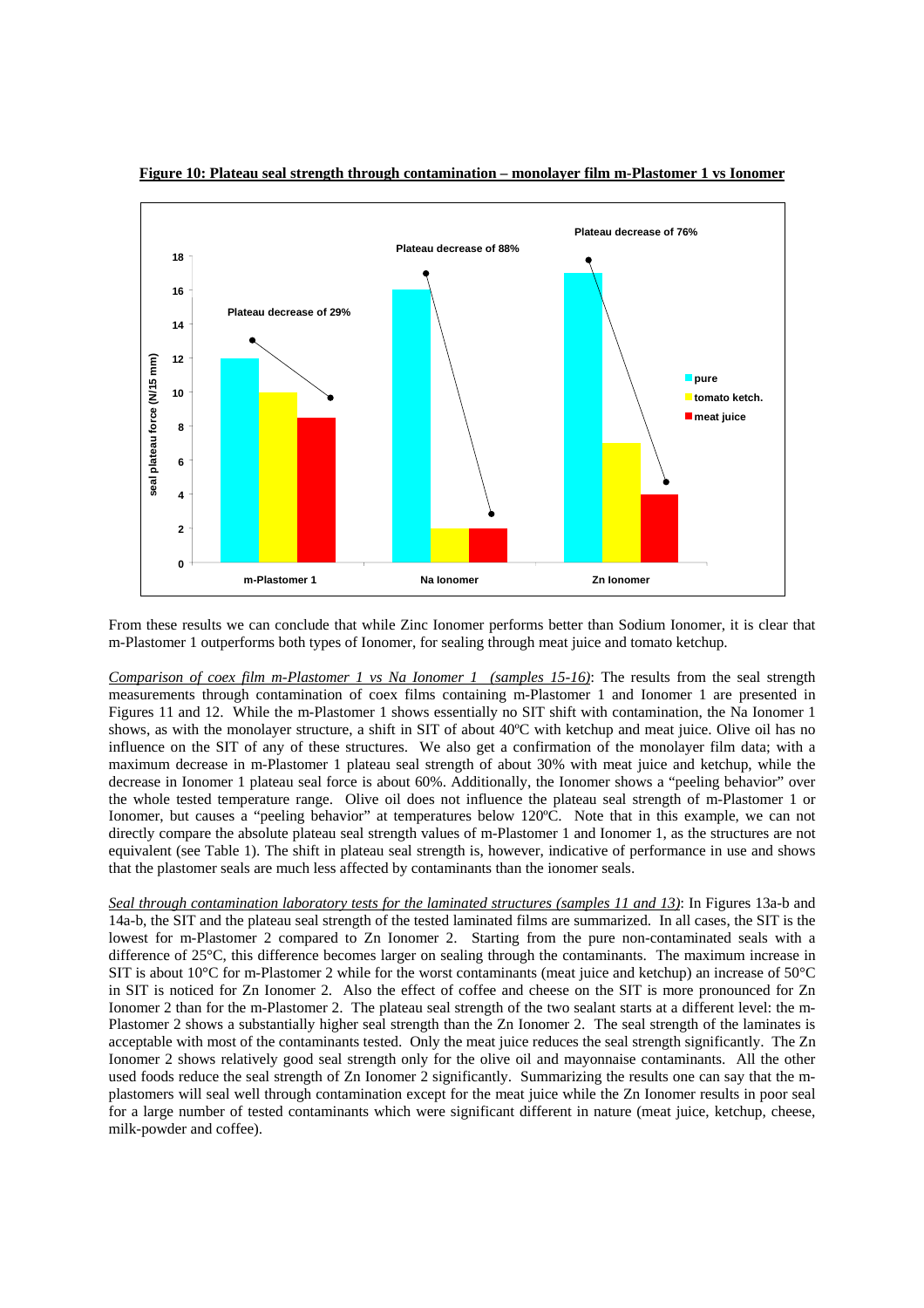

**Figure 11: SIT through contamination on coex structures**

**Figure 12: Plateau seal strength through contamination on coex structures**

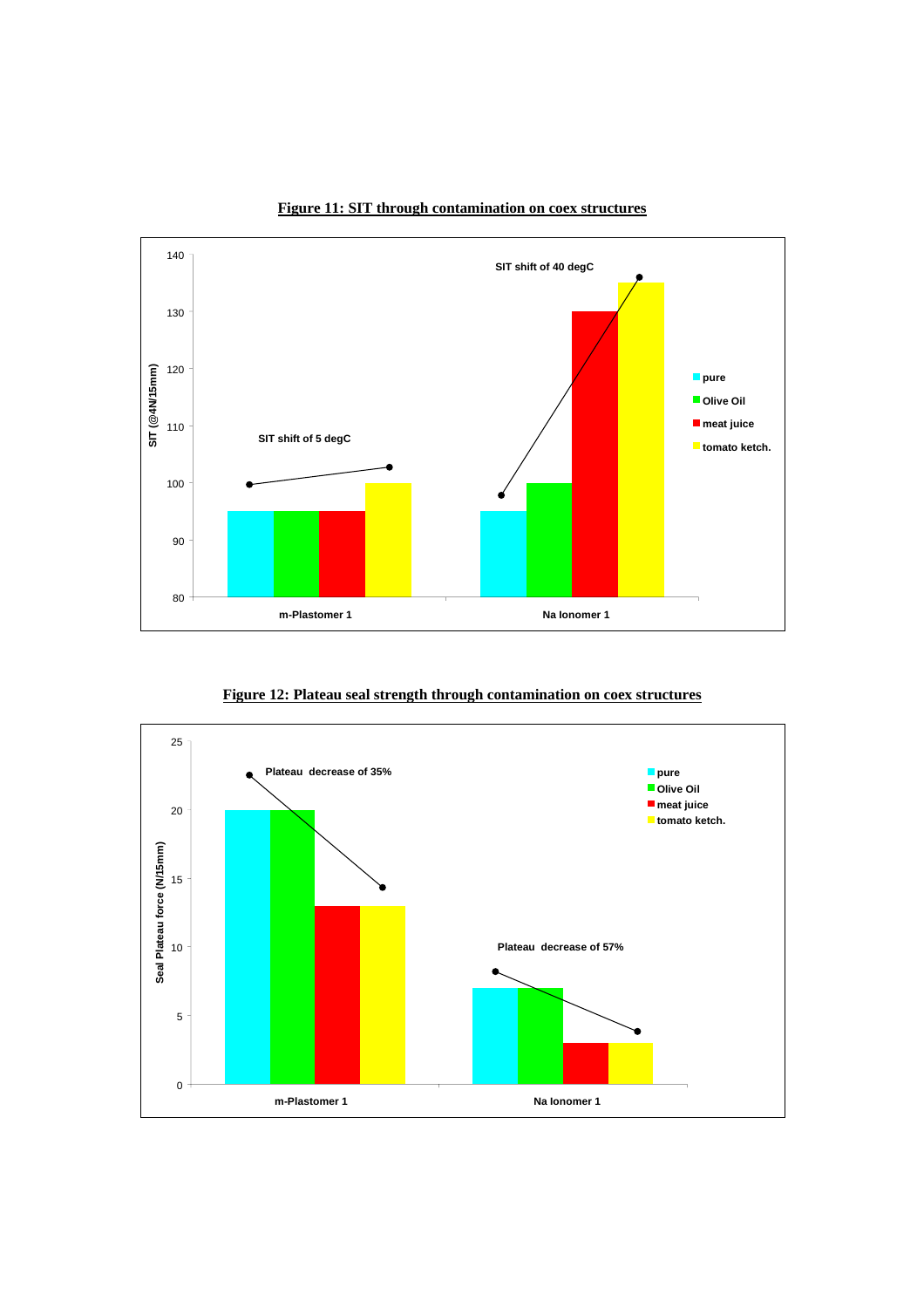

**Figure 13a: SIT through (powder) contamination for laminated structures**

**Figure 13b: SIT through (liquid) contamination for laminated structures**

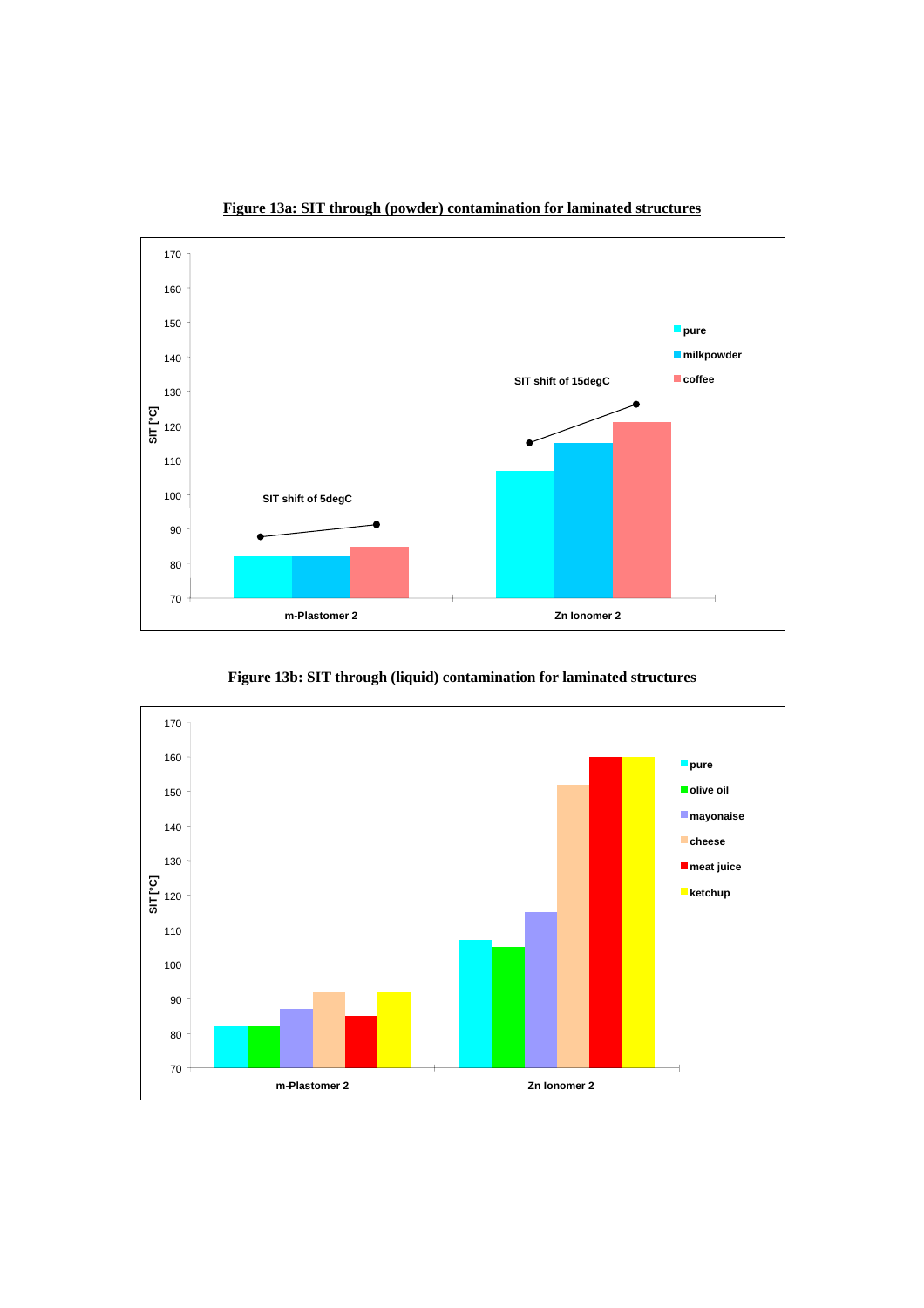

**Figure 14a: Plateau seal strength through (powder) contamination for laminated structures**



**Figure 14b: Plateau seal strength through (liquid) contamination for laminated structures**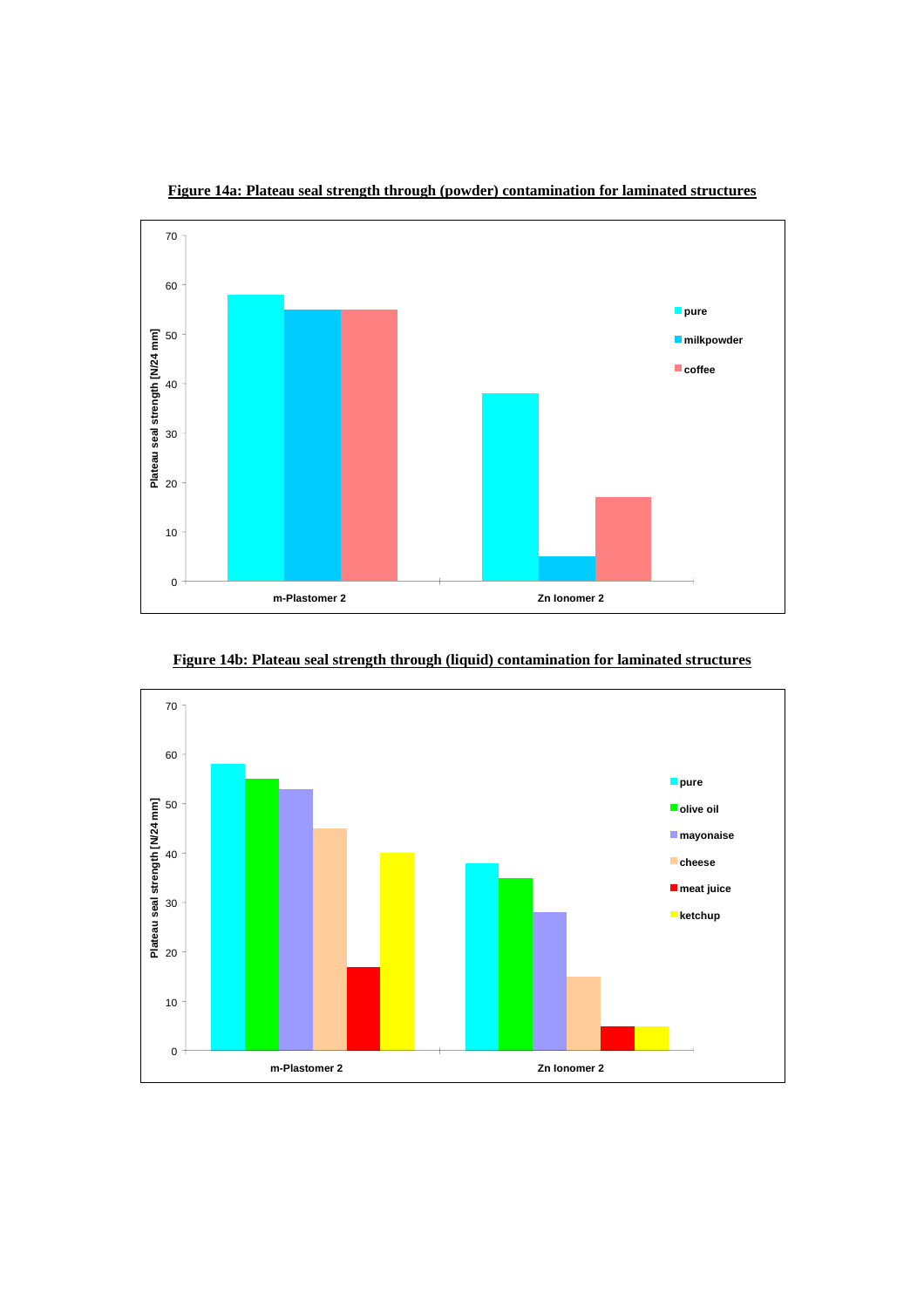*Microscopic analyses of the contaminated seal area's*: To get an idea of the mechanisms which can influence the sealing through contamination behavior of our tested sealing polymers, a microscopic pictures of the cross-cut contaminated seals (for the laminated structures) were taken. As can be seen in Figure 15 (sealing temperature 100°C, olive oil) the evidence of olive oil contamination for the m-Plastomer is practically invisible in the seal that is formed. There is no difference noticeable versus a picture of a clean seal. The crosscut for the olive oil contaminated seal for the Zn Ionomer does not show any significant difference versus a clean seal. The very thin lines (black line on the Figure 16) on the picture are probably related to sample preparation. On sealing through cheese (Figure 17, 150°C) the seal of the m-Plastomer shows a well-wetted cheese particle on the seal surface and a lot of finely dispersed cheese droplets. One can also see that there is a very smooth, almost diffuse transition from sealing polymer to the contamination particle and in between. Some larger cheese droplets can still be observed (one in the case of this picture). The Zn Ionomer seal (Figure 18) shows larger, elongated cheese particles that are much less dispersed than with the m-Plastomer. The transition from the cheese particle to Ionomer, partially sharp and distinct, indicates the poor adhesion.



*Summary of Laboratory evaluations*: The laboratory results of the seal through contamination which are described above were comparable to earlier published data by M. Simpson et al [4]. For a significant number of contaminants such as cheese, ketchup and milk powder, plastomers clearly outperform ionomers. For other tested contaminants, plastomers provided comparable seal through contamination, but with lower SIT and higher plateau seal strength. The results are similar for monolayer, coex or laminated structures and are summarized in Table 7. The rating is expressed by comparing the relative performance of contaminated versus clean bags. A rating of "++" means a loss of less than 10% of plateau seal strength after contamination, "+"means less than 30%, "-" means a loss of about 50% of initial seal strength, "--" indicates more than 70% loss.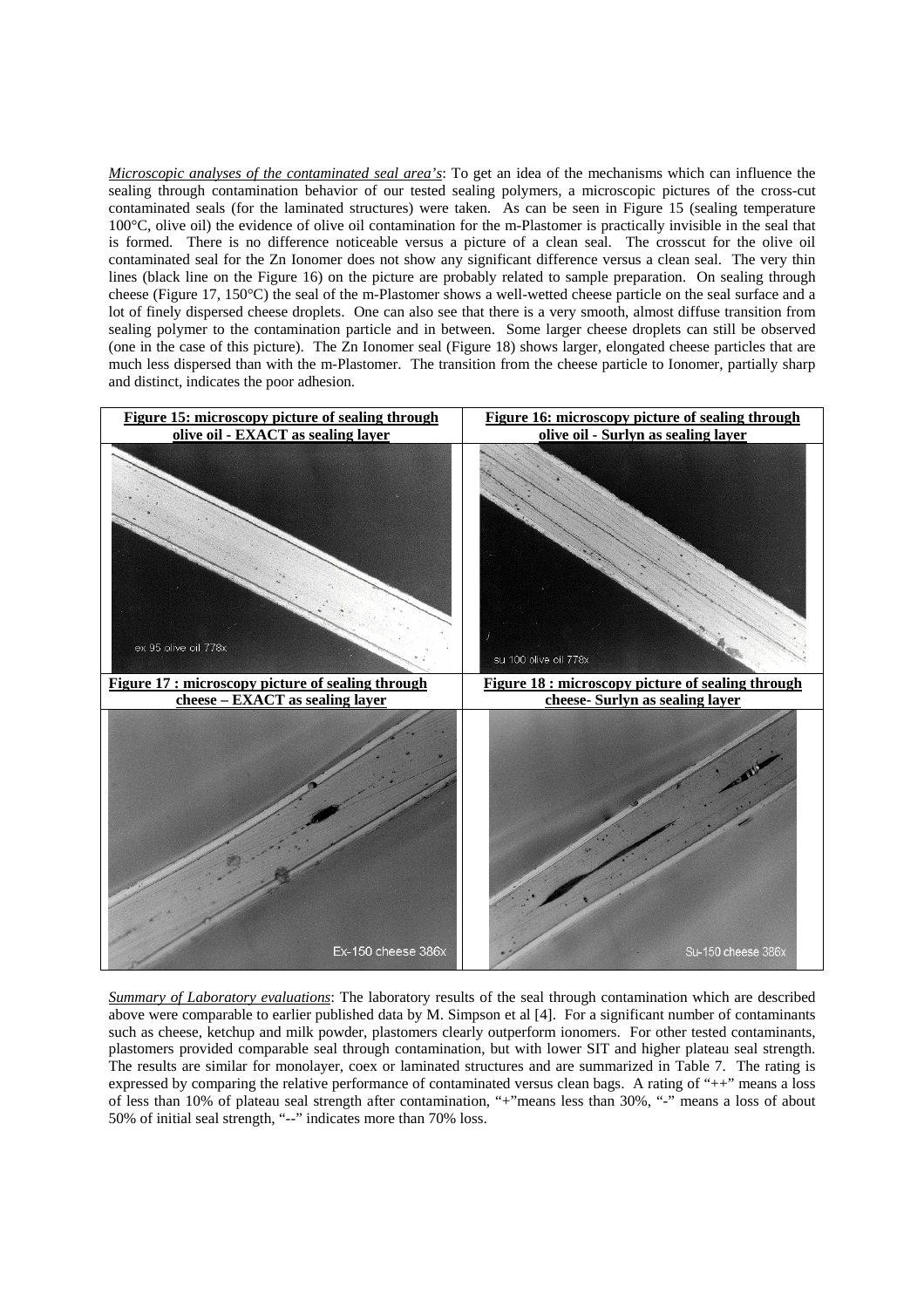|                  | <b>Olive Oil</b> | Coffee  | Milk<br>powder | <b>Mavonnaise</b> | <b>Cheese</b> | <b>Tomato</b><br>ketchup | Meat juice |
|------------------|------------------|---------|----------------|-------------------|---------------|--------------------------|------------|
| <b>Plastomer</b> | $^{\mathrm{++}}$ | $^{++}$ | $^{++}$        | ++                |               |                          |            |
| <b>Lonomer</b>   | ++               |         | ---            |                   | --            | --                       | --         |

**Table 7: Polymer evaluation under seal through various contaminants**

The microscopic pictures of the contaminated seal areas show trends consistent with the SIT and plateau seal strength measurements. A good and stable seal is nearly invisible in the microscopic picture (well inter-diffused polymer chains). The best way to cope with contaminants is the dispersion in finer droplets or the good wetting of the contaminant with the sealing polymer (or perfectly sealed regions in between the contaminated seal areas). Bad seals are formed when the contaminant is not well wetted and not dispersed into smaller parts.

# **VFFS ROVEMA Evaluation -comparison of the Coex barrier structures** *(samples 1, 2, 5, 6)*

In this part of the study, the seal through contamination performance of barrier structures was investigated on a VFFS ROVEMA. To obtain a first estimate of the performance, laboratory testing is done.

*Seal strength (laboratory evaluation)*: As with the previous monolayer and laminated results, it was observed that the m-Plastomer 1 had the best SIT, at least 10°C lower than those of the more conventional structures while the final seal strength was comparable to C8-VLDPE and EVA or higher than Ionomer 1. Table 8 illustrates the differences in Seal Initiation Temperature (at 4N/15mm) and plateau seal force (N/15mm).

# **Table 8: Laboratory comparison of sealing performance**

|                                | m-Plastomer | <b>VLDPE</b> | EVA | Na Ionomer 1 |
|--------------------------------|-------------|--------------|-----|--------------|
| SIT ( $^{\circ}$ C @ 4N/15mm)  |             | 96           | 98  |              |
| Plateau Seal Strength (N/15mm) |             |              |     |              |

*Hot-tack (laboratory evaluation)*: m-Plastomer 1 performs exceptionally well in terms of hot-tack: the maximum hot-tack force is approximately 25N/30mm for a corresponding temperature of about 100°C (Figure 19). A conventional VLDPE still has a reasonable max hot tack force but at a much higher temperature. Ionomer 1 and certainly EVA cannot compete with m-Plastomer 1. Table 9 compares some of the most important parameters needed for evaluating the hot-tack performance of these structures.

|                                  | m-Plastomer 1 | VL DPE | EVA | Na Ionomer 1 |
|----------------------------------|---------------|--------|-----|--------------|
| Max. Hot-Tack force (N/30 mm)    |               | 19.5   |     |              |
| Max. Hot-Tack temp $(^{\circ}C)$ | 99            | 120    | 100 | 102          |
| Hot-Tack window at 10N/30 mm     |               |        |     |              |
| Hot-Tack window at 20N/30 mm     |               |        |     |              |

**Table 9: Laboratory comparison of hot-tack performance**

*VFFS machine evaluation*: Figure 20 shows a comparison of the packaging line speed that can be reached with the different structures evaluated, for empty bags, as a function of the sealing temperature. The m-Plastomer 1 was already performing at 80% of the machine capacity at 100°C sealing time, and outperformed conventional polymers at 110°C. Ionomer 1 started sealing properly only above 120°C. The effect of the different tested contaminants on rupture strength is reported on Figure 21 for average conditions of  $120^{\circ}$ C sealing temperature and 250msec sealing time. The m-Plastomer 1 is the most consistent over the different contaminants used, with a maximum decrease of 10% in rupture strength at these conditions. The VLDPE is also good, except with milk, when it does not seal at all. The EVA shows a decrease of 20-30% in rupture strength with nearly all the contaminants, nevertheless the packages are still strong enough because the rupture test shows a clear structure break. Again with milk this sealing material showed its weakest performance and the seal peeled. Also Na Ionomer 1 shows its weakness, with a decrease of  $\pm$  40% in rupture strength when sealing through tomato juice, and no sealing at all through milk, most likely because the ionomer chemically reacts with the calcium contained in the milk.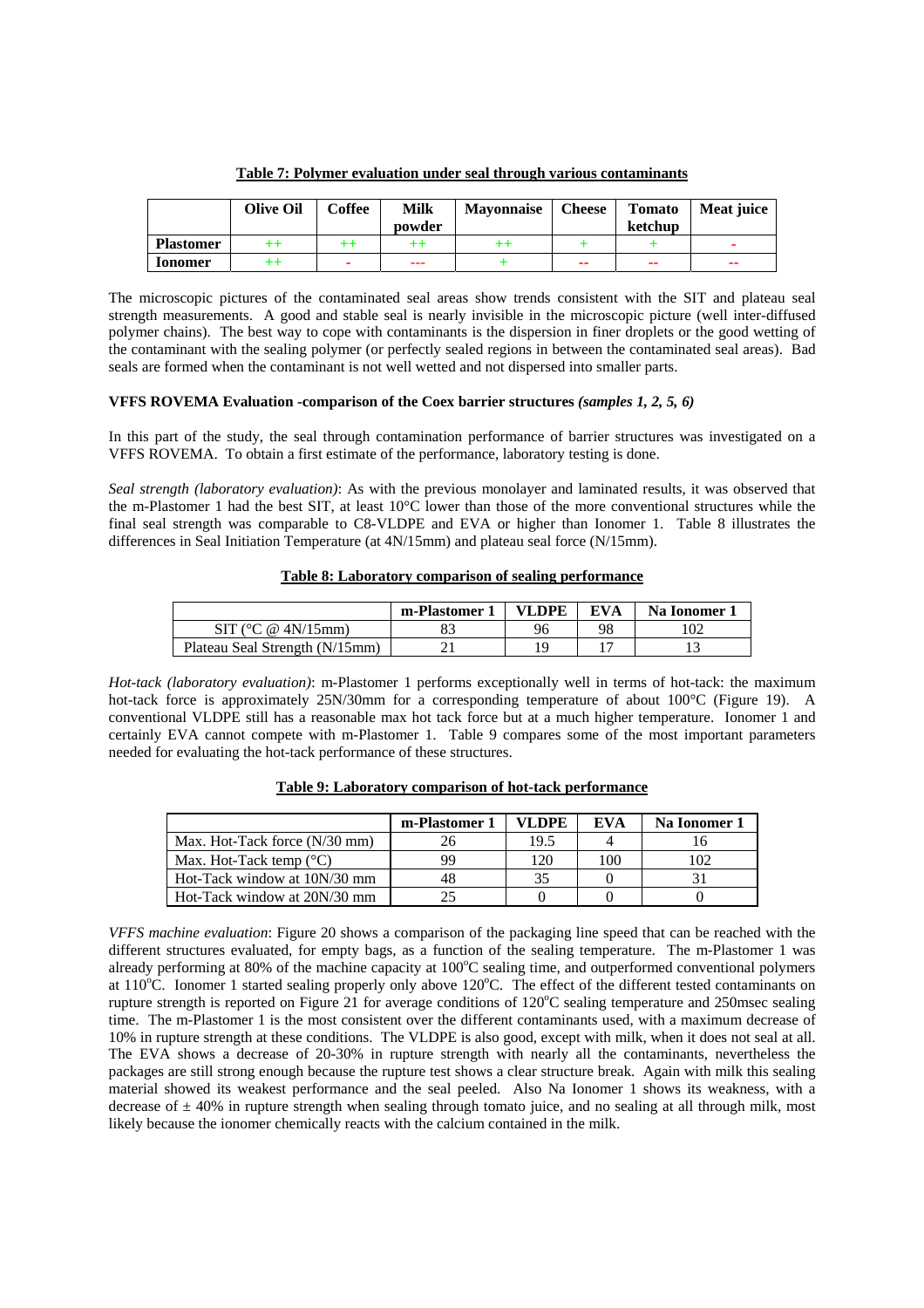To evaluate the impact of sealing conditions on the sealing through milk results, some tests were done at 500msec seal time and up to 130°C sealing temperature. It was still impossible to seal with Ionomer, while the sealing with VLDPE was still weak and peelable. These results are comparable with the laboratory evaluation, where Ionomer was judged defensive versus the m-Plastomer for seal through tomato ketchup and milk powder contamination, and equivalent through olive oil.



**Figure 19: Laboratory comparison of hot-tack performance**

**Figure 20: VFFS machine best performance - empty bags**

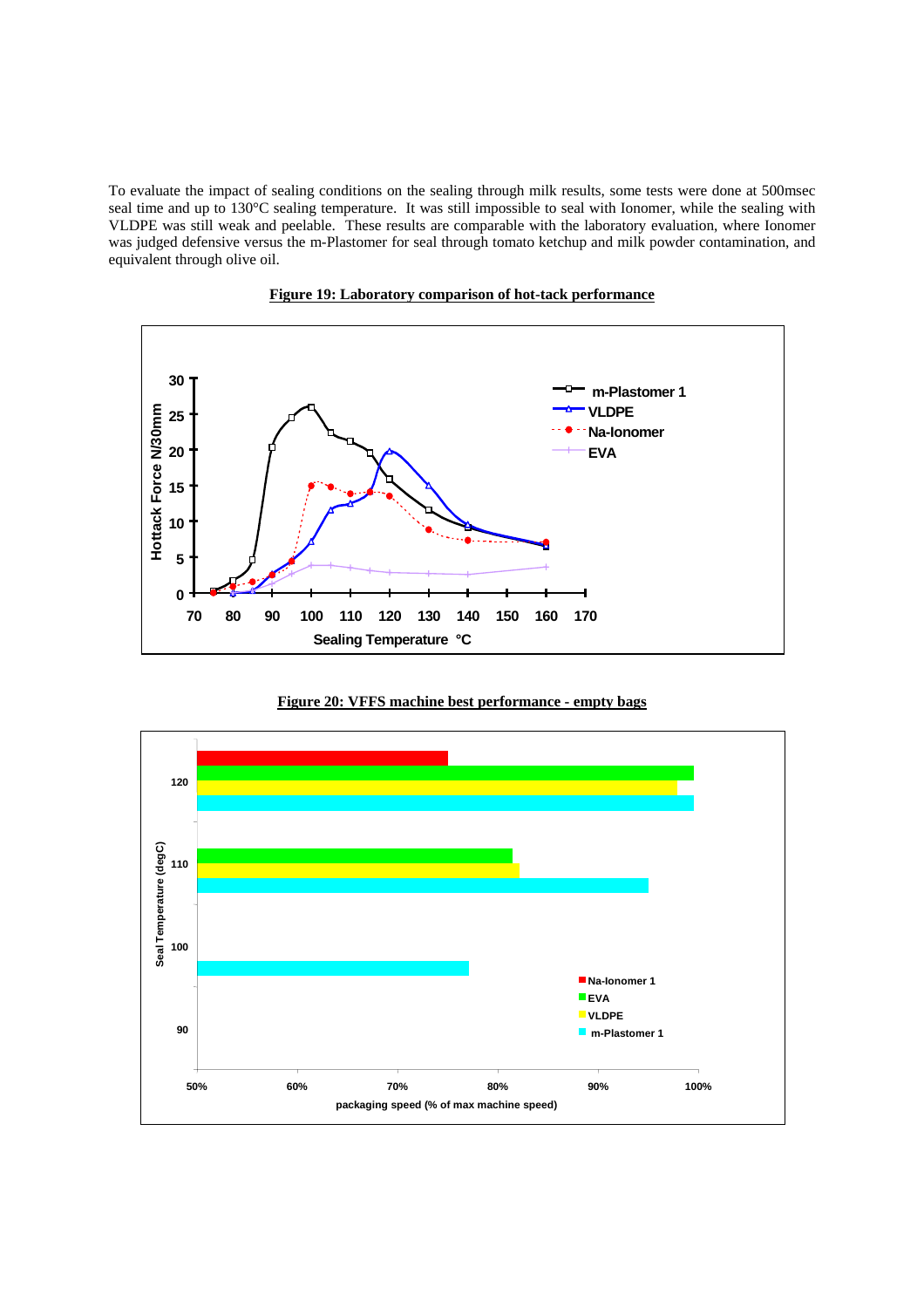

**Figure 21: VFFS evaluation – rupture strength comparison**

*In-line Hot-tack through contamination tests results*: In-line hot-tack has been evaluated using bags filled with dry pellets. In-line hot tack through contamination has been evaluated by addition of milk, to make it simpler, and because milk gave the largest shift in rupture strength. Data is reported in terms of VFFS packaging speed in Figures 22 and 23. The m-Plastomer 1 gave the best hot-tack performance both with and without contamination. Compared to the VLDPE, the m-Plastomer would permit operation at lower sealing temperatures and/or faster line speeds. The structure with EVA as sealing layer gave poor in-line hot-tack at all tested temperatures and time settings even in the absence of contaminant. The hot-tack performance of Ionomer 1 was worse than the VLDPE and the m-Plastomer in this temperature range. At 120°C, there was a 20% reduction in VFFS speed performance, when using Ionomer 1 versus m-Plastomer 1. Most likely, Ionomer would have to be sealed at a higher temperature to get better rupture strength as well as better in-line hot-tack. In conclusion, it is remarkable that the laboratory hottack evaluation (Figure 19) of these structures is so similar to the findings of the Rovema hot-tack testing.

## **SUMMARY AND CONCLUSIONS**

A quantitative study has been performed on the seal-through-contamination performance of metallocene plastomers versus several other conventional sealing polymers.

The results of standard laboratory sealing tests confirm the basic sealing characteristics of plastomers such as low seal initiation temperatures, high hot-tack and seal strengths over a broad temperature window. Furthermore, the results of seal-through-contamination tests supported by microscopy analysis and line-speed evaluation on vertical form-fill-seal equipment demonstrate that plastomers outperform conventional sealing polymers, particularly at low sealing temperatures. When sealing through contaminants such as ground coffee, milk, ketchup and olive oil, the loss in sealing performance for plastomers are insignificant in comparison with the drastic loss in seal performance for ionomers and other conventional sealing polymers. Even for meat juice contamination, plastomers provided superior seal strength and less deterioration in performance when the seal is contaminated.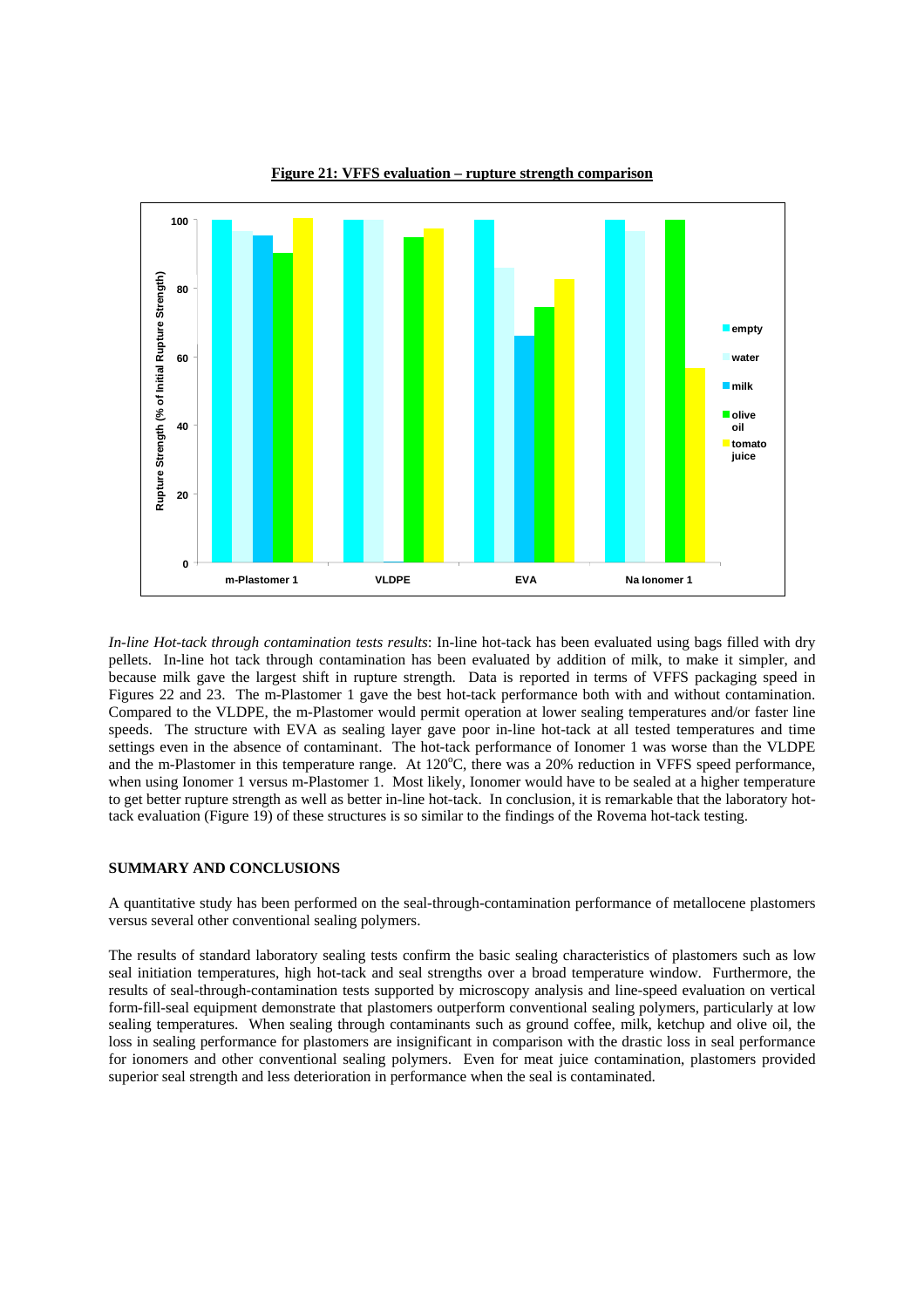The results suggests that metallocene catalyzed plastomers provide the designer of state-of-the-art flexible packaging structures, a valuable design tool to meet the ever increasing demand for cost-effective improvements in packaging speed and durable packaging integrity.



**Figure 22: VFFS machine best performance - bags filled in with 500g dry pellets**



**Figure 23: VFFS machine best performance - bags filled in with 500g milk contaminated pellets**